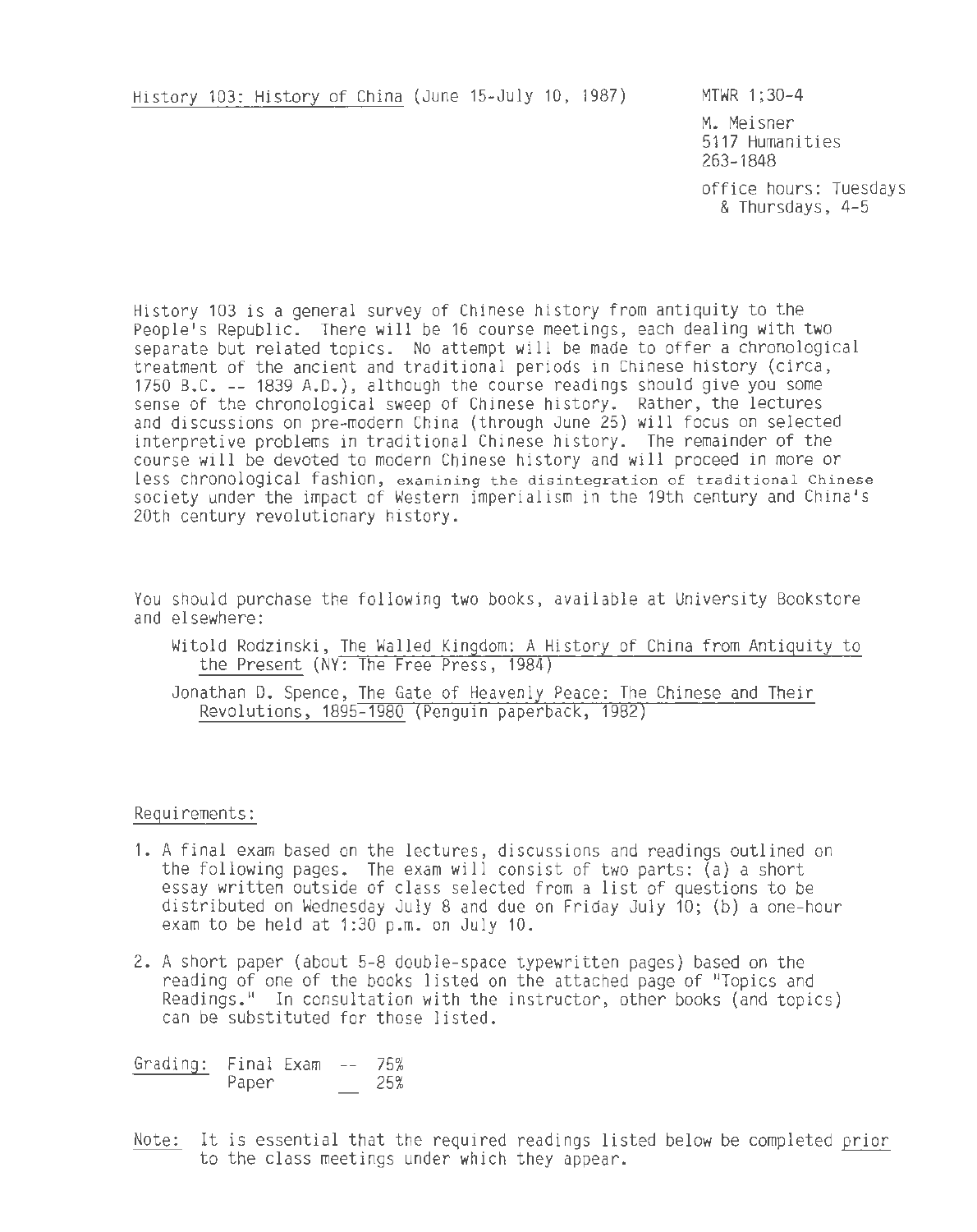History 103: History of China (June 15-July 10, 1987)

Schedule of Lecture and Discussion Topics and Required Reading

- M June 15: 1. Problems in the Study of Chinese History 2. Ancient China and the Pattern of the Chinese Past
- T June 16 : 1. Chou Feudalism and the Problem of Feudalism in Chinese History
	- 2. The Unification of China and the Nature of the Imperial State

Readings: Witold Rodzinski, The Walled Kingdom: A History China from Antiquity to the Present (The Free Press, 1984), chapters 1 & 2 (pp. 11-66)

W June 17: 1. China and the Theory of the "Asiatic Mode of Production" 2. Traditional China as a Bureaucratic Society

Readings: Rodzinski, chapters 3 & 4 {pp. 67-111)

Th. June 18: 1. Traditional China as a Gentry Society 2. The Relationship between State and Society in the Imperial Era

Readings: Rodzinski, chapters 5 & 6 (pp. 112-163)

- M June 22: 1. Confucianism as a Conservative Ideology
	- 2. The Dynastic Cycle and Traditional Chinese Historiography

Readings: review Rodzinski, chs. 1-6.

T June 23: 1. Economic and Scientific Development in Traditional China 2. The Problem of the Non-Development of Capitalism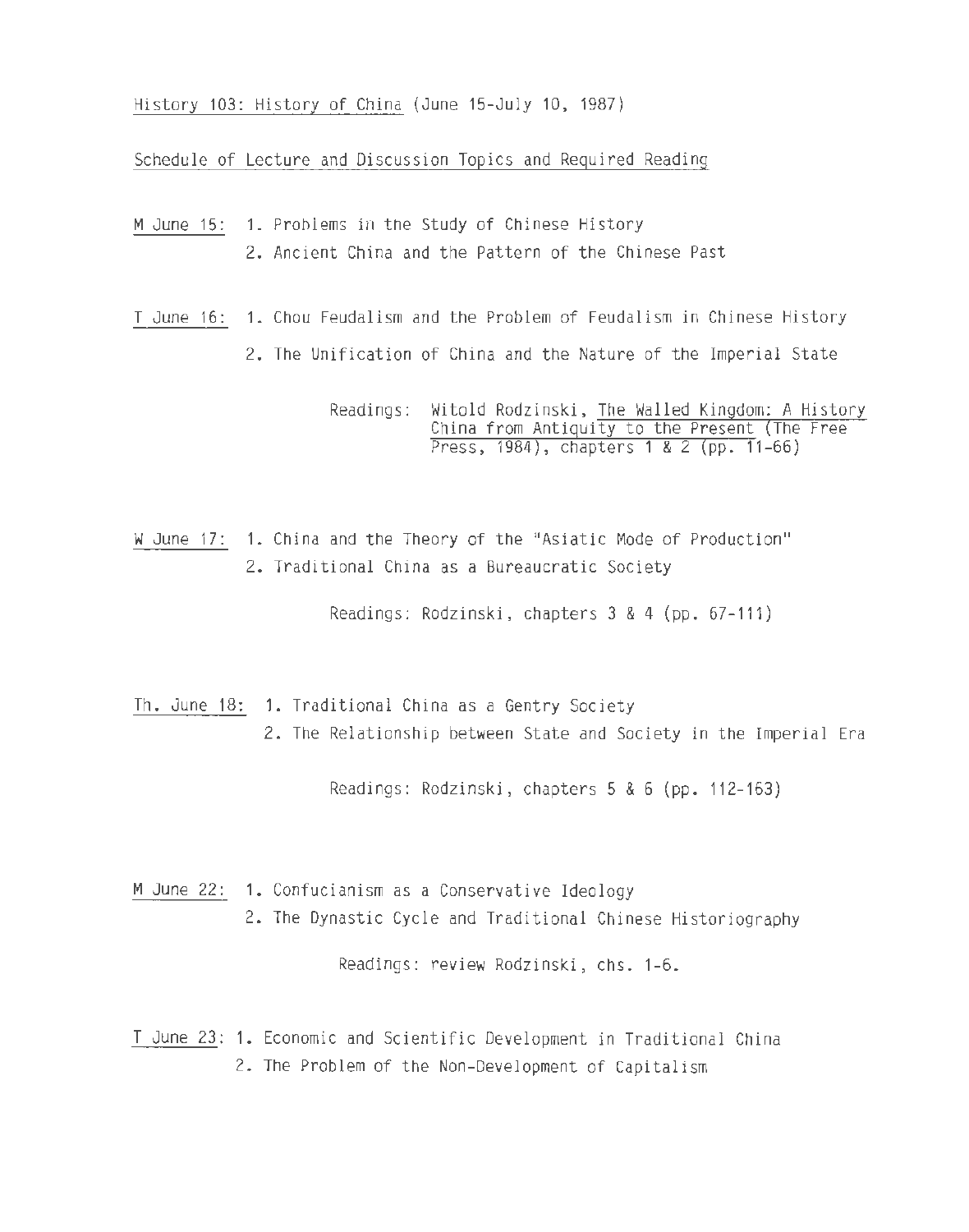Hist. 103 lecture and discussion topics (2)

W June 24: 1. The Sinocentric Worldview

 $\Delta\omega_{\rm{eff}}=0.01$  and

2. Early Sino-Western Relations and the Opium Wars

Readings: Rodzinski, chapters 7 & 8 (pp. 164-207)

Th June 25: 1. Traditional Chinese Peasant Rebellions and Rebel Ideologies 2. The Taiping Rebellion

Readings: TBA

- M June 29: 1. The Impact of Imperialism on Traditional Society
	- 2. The Failure of Conservative Modernization, 1865-1895

Readings: Rodzinski, chapters 9 & 10 (pp. 208-47)

T June 30: 1. The Decay of Confucianism and the Episode of the "Hundred Days" 2. The Emergence of Modern Chinese Nationalism

> Readings: Jonathan D. Spence, The Gate of Heavenly Peace: The Chinese and Their Revolutions, 1895- 1980 (Penguin paperback, 1982), chapters 1 & 2 (pp. 1-60)

W July 1: 1. The Fall of the Old Regime: Sun Yat-sen and the Revolution of 1911 2. Socialist and Anarchist Currents in the Early Revolutionary Movement

> Readings: Rodzinski, chapter 11 (pp. 229-47) Spence, chapter 3 (pp.61-88)